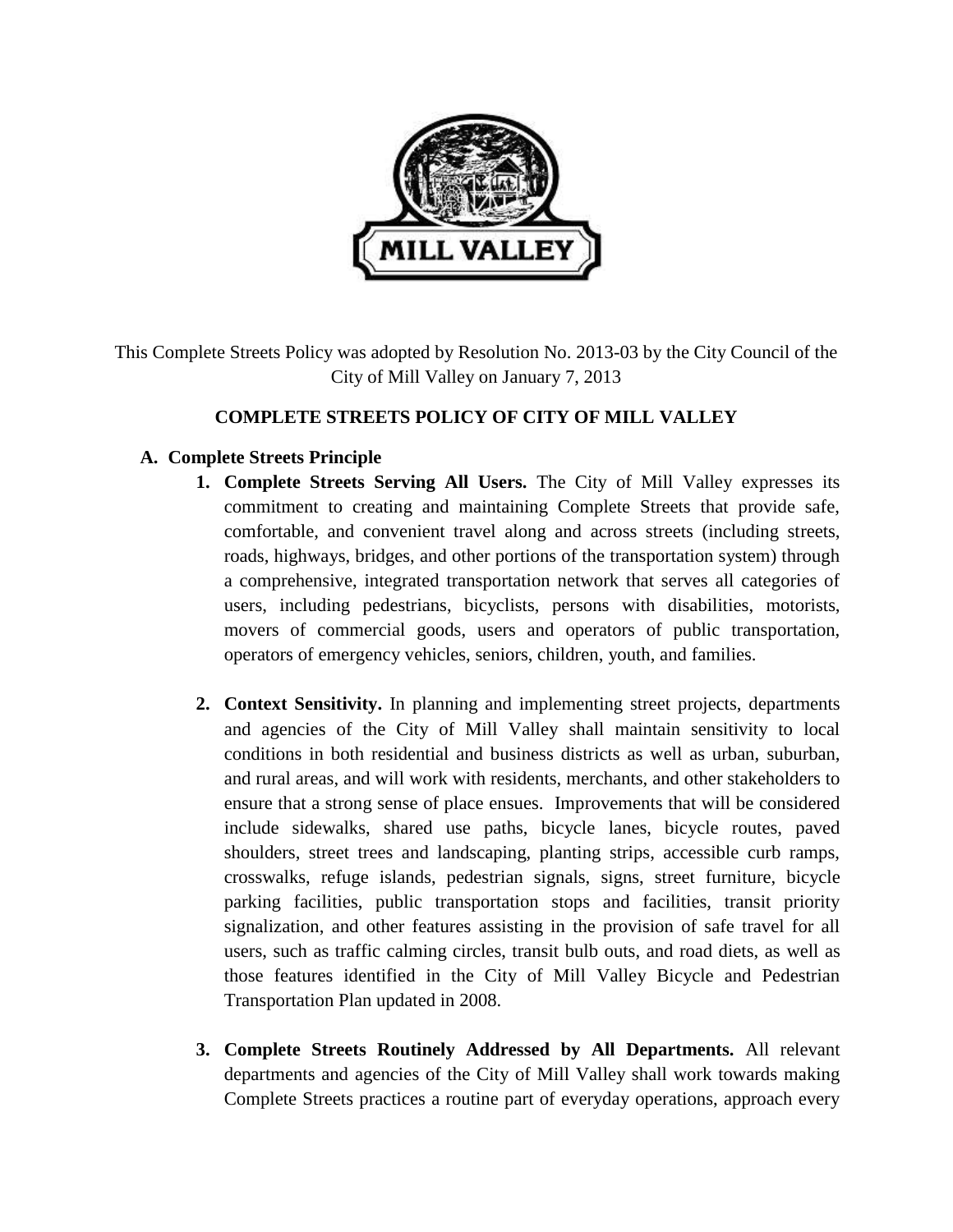relevant project, program, and practice as an opportunity to improve streets and the transportation network for all categories of users, and work in coordination with other departments, agencies, and jurisdictions, to maximize opportunities for Complete Streets, connectivity, and cooperation. Projects that provide opportunities for Complete Streets include, but are not limited to pavement resurfacing, restriping, accessing above and underground utilities, signalization operations or modifications, maintenance and landscaping, street and sewer rehabilitation, Safe Routes to School projects.

**4. All Projects and Phases.** Complete Streets infrastructure sufficient to enable reasonably safe travel along and across the right of way for each category of users will be incorporated into all planning, funding, design, approval, and implementation, processes for any construction, reconstruction, retrofit, maintenance, operations, alterations, or repair of streets (including streets, roads, highways, bridges, and other portions of the transportation system), except that specific infrastructure for a given category of users may be excluded if an exemption is approved via the process set forth in section **C.1** of this policy.

#### **B. Implementation**

- **1. Plan Consultation and Consistency.** Maintenance, planning, and design of projects affecting the transportation system shall be consistent with local bicycle, pedestrian, transit, multimodal, and other relevant plans, except that where such consistency cannot be achieved without negative consequences. Consistency will not be required if the head of the relevant department provides written approval explaining the basis of such deviation. The deviations will be presented to the Bicycle and Pedestrian Advisory Committee early in the planning and design stage, to ensure the Committee has an opportunity to provide comments and recommendations.
- **2. Street Network/Connectivity.** As feasible, the City of Mill Valley will incorporate Complete Streets infrastructure into existing streets to improve the safety and convenience of all users, with the particular goal of creating a connected network of facilities accommodating all modes of travel. The City will aim at increasing connectivity across jurisdictional boundaries, for existing and anticipated future transportation projects, and for non-motorized connectivity to schools, parks, commercial areas, civic destinations, and regional non-motorized networks on both publically owned roads and private developments.
- **3. Bicycle and Pedestrian Advisory Committee Consultation.** Transportation projects will be reviewed by the Bicycle and Pedestrian Advisory Committee